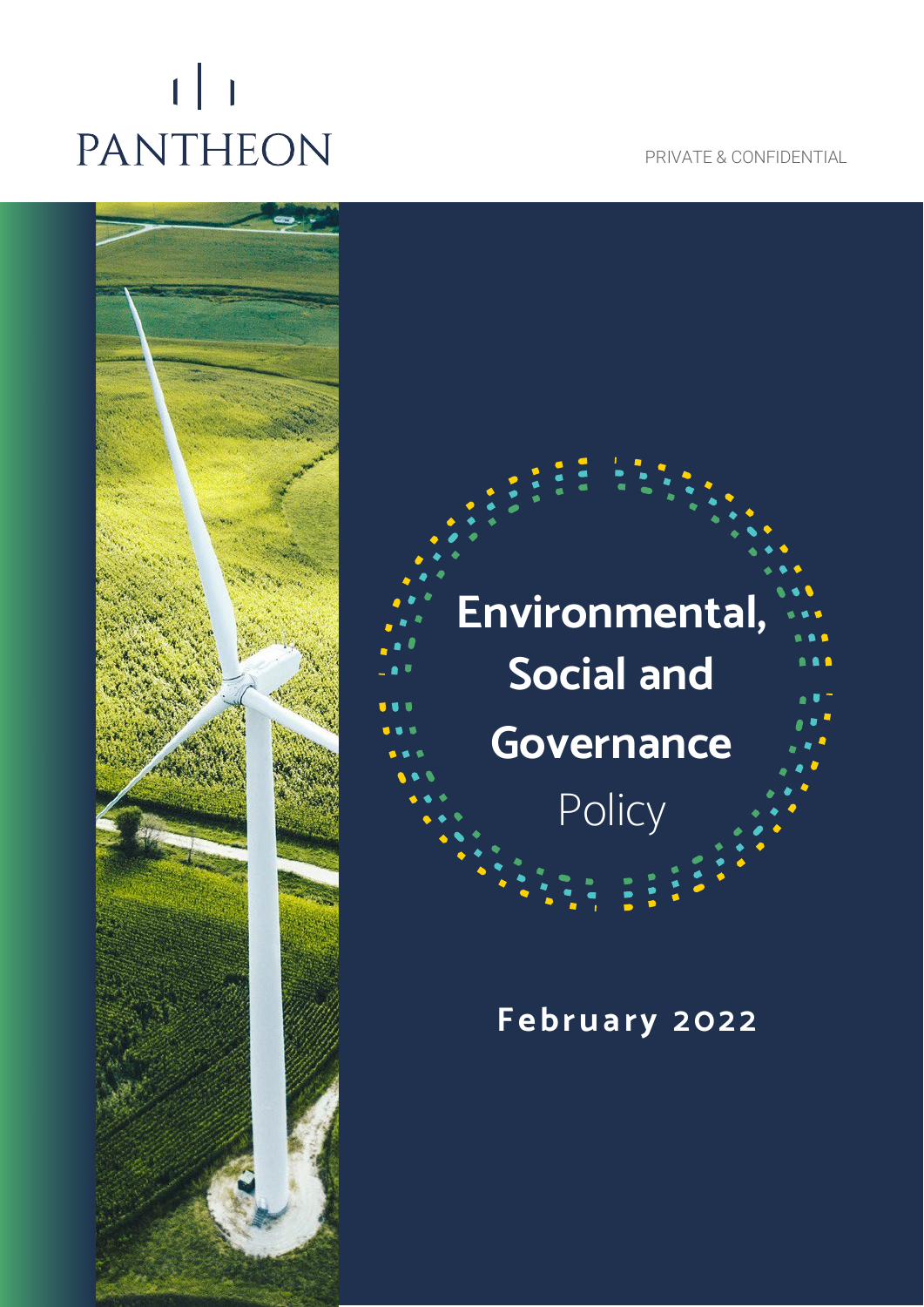## **Contents**

| 1. |  |
|----|--|
| 2. |  |
| 3. |  |
| 4. |  |
| 5. |  |
| 6. |  |
|    |  |
|    |  |
|    |  |
|    |  |
| 7. |  |
| 8. |  |
| 9. |  |
|    |  |
|    |  |
|    |  |
|    |  |
|    |  |
|    |  |
|    |  |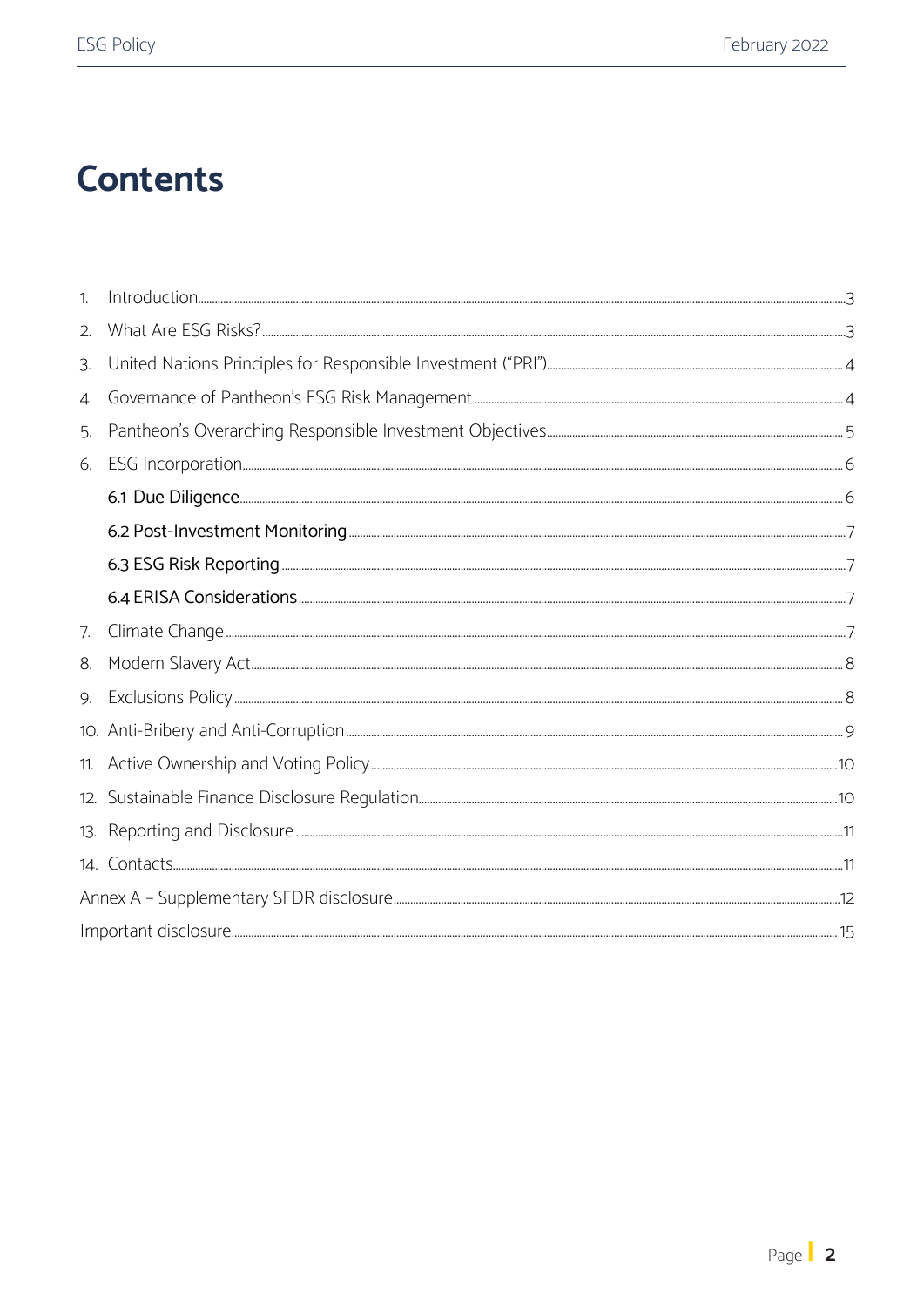### <span id="page-2-0"></span>**1. Introduction**

Pantheon is committed to considering Environmental, Social and Governance ("ESG") issues in both the operation of its business and in its investments for the benefit of its stakeholders, including clients, the local communities in which the firm operates, and society as a whole. Many of the challenges we face are global and require all businesses to consider the impact of their activities on society and as a global allocator of investment capital across private markets Pantheon has a role to play in shaping the sustainability of business and the future of the world in which we live. This is a role Pantheon takes seriously and is reflected in our firm being one of the early signatories to the UN Principles for Responsible Investment in 2007 and we continue to aim to be a pioneer of ESG practices in private markets.

In this document we describe our ESG policies and procedures, which have been adopted on a group-wide basis, including by Pantheon Ventures (UK) LLP, Pantheon Ventures (US) LP, Pantheon Ventures (Ireland) DAC and other Pantheon operating entities.

### <span id="page-2-1"></span>**2. What Are ESG Risks?**

ESG risks cover a broad range of risks that are encountered when making private markets investments. Pantheon uses the Sustainability Accounting Standards Board ("SASB") Materiality Map to prioritise areas for the evaluation of ESG risks across all its investment strategies. These include ESG risks which Pantheon believes could have an actual or potential material negative impact on the value of an investment.

ESG risks that Pantheon typically considers when making investments and providing investment advice are summarized below:

| <b>2.1</b> Environmental             | 2.2 Social                          | 2.3 Governance                   |
|--------------------------------------|-------------------------------------|----------------------------------|
| Environmental degradation;           | Workplace Health and Welfare;       | Company Management Structures;   |
| Air, Soil and Water Pollution;       | Impact on Local Communities;        | Control Mechanisms;              |
| Climate Change;                      | Animal Welfare;                     | CEO and Board Independence;      |
| Deforestation;                       | Consumer Protection;                | Corporate Values;                |
| Nuclear issues;                      | Diversity and Social Inclusion; and | Employee Relations;              |
| Hydrology;                           | Transparency and Accountability.    | <b>Remuneration Policies:</b>    |
| Impact of Energy Investing;          |                                     | Shareholder Rights; and          |
| Impact of Coal Industry;             |                                     | Transparency and Accountability. |
| Resource Depletion/Renewable Energy; |                                     |                                  |
| Waste Management; and                |                                     |                                  |
| Transparency and Accountability.     |                                     |                                  |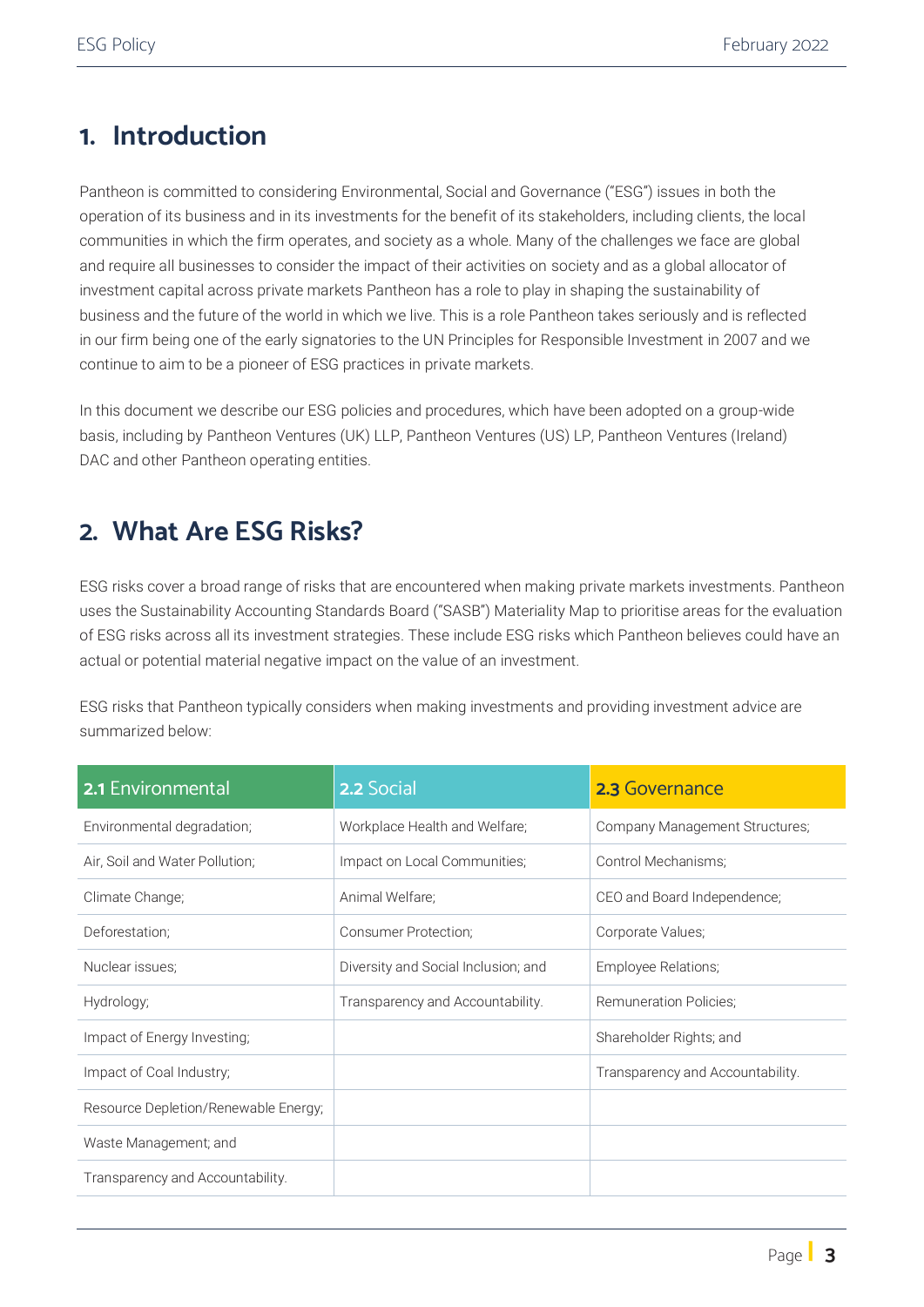For our infrastructure strategies we place a particular emphasis on the impact of climate change factors. Due to the preponderance of fixed assets and exposures to transportation and energy assets within those strategies, we have identified them as being at particular risk from increasingly adverse weather events, changing regulation and evolving consumer preferences.

By reference to the SASB Materiality Map and other sources, Pantheon keeps under review the areas of ESG risks which are considered when making investments and providing investment advice and these may change and develop over time. Additionally, when requested under a specific client mandate, Pantheon may consider for the purposes of that mandate ESG risks which it would not otherwise typically consider.

### <span id="page-3-0"></span>**3. United Nations Principles for Responsible Investment ("PRI")**

Pantheon is a signatory of the United Nations-supported Principles for Responsible Investment ("PRI") and has used the following six principles as a framework to develop its ESG policy across all its investment activities.

- We will incorporate ESG issues into investment analysis and decision-making processes.
- We will be active owners and incorporate ESG issues into our ownership policies and practices.
- $\triangleright$  We will seek appropriate disclosure on ESG issues by the entities in which we invest.
- We will promote acceptance and implementation of the Principles within the investment industry.
- ▶ We will work together to enhance our effectiveness in implementing the Principles.
- We will each report on our activities and progress towards implementing the Principles.

We review our continued adherence to these principles on an annual basis through evaluating activities we have undertaken in each year and identifying ways in which we can enhance our ESG risk management.

Pantheon reports to the PRI on the activities undertaken in each assessment year. Most recently, in 2020, we were awarded an A+ score in the "Overall Strategy" module of the PRI annual assessment, and A+ scores in both the "Private Equity" and "Infrastructure" modules.

### <span id="page-3-1"></span>**4. Governance of Pantheon's ESG Risk Management**

Pantheon has an ESG Committee which is responsible for coordinating our internal and external efforts in this area. The Committee sets Pantheon's ESG strategy and policy and provides feedback to the wider firm and externally to our GPs and stakeholders on any ESG risk issues that arise. The Committee reports directly to Pantheon's Partnership Board and comprises the following professionals. Alex Scott and Jie Gong are co-heads of the ESG Committee.

- Alex Scott, Partner, European Investment Team
- ▶ Jie Gong, Partner, Asia Investment Team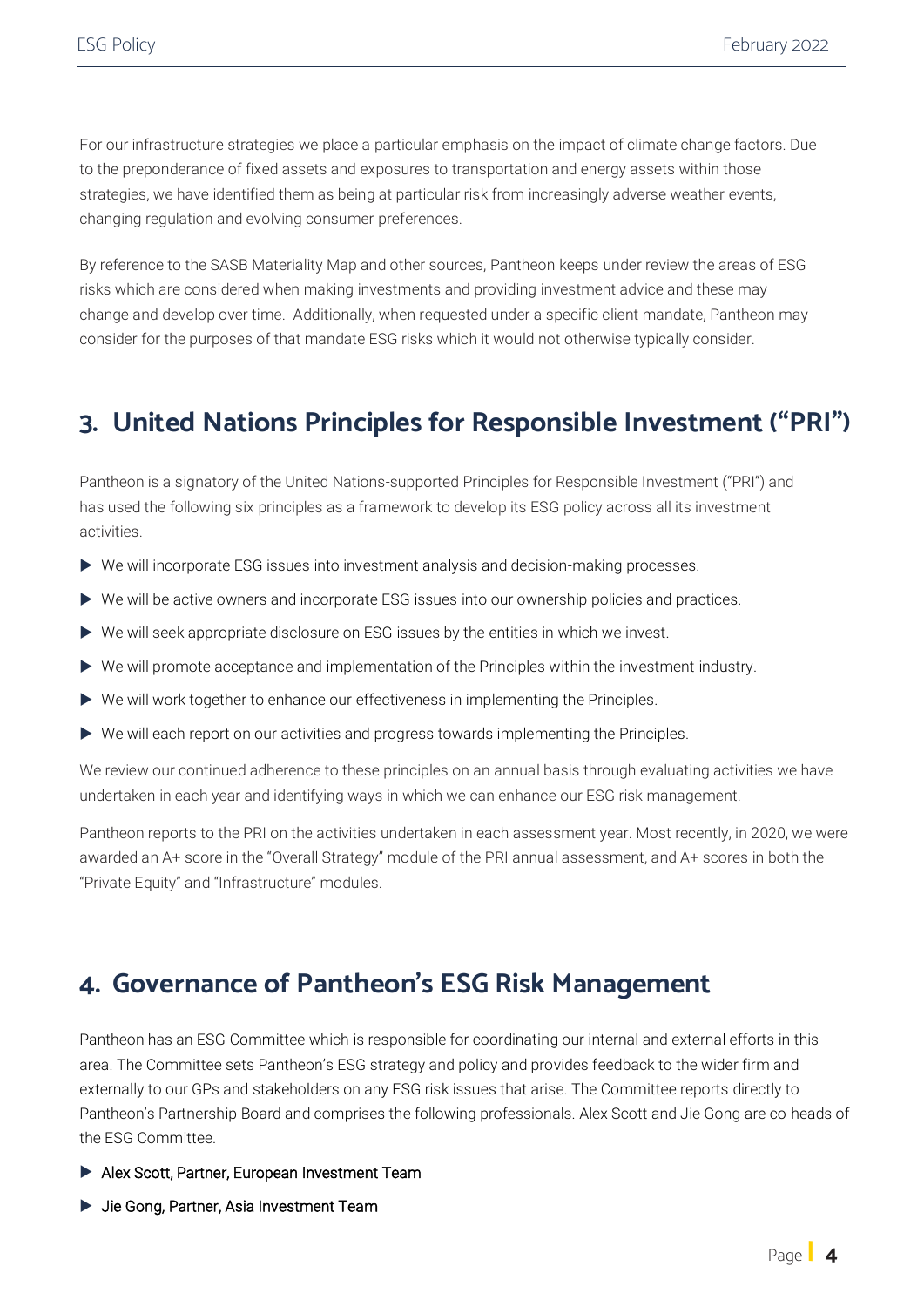- Brian Buenneke, Partner, U.S. Investment Team
- Charlotte Morris, Global Secondaries Team
- Graeme Keenan, Partner, Chief Risk Officer
- Rob Barr, Partner, Head of Investor Relations for the EMEA
- Jerome Duthu-Bengtzon, Partner, Global Infrastructure & Real Assets Team
- Janice Ince, Principal, Global Infrastructure & Real Assets Team
- Alison Westwood, VP, Legal and Compliance

In addition to the committee, we have a wider ESG Working Group which includes additional members of the Investment Team as well as representatives from the Operations, Investor Relations and Risk Teams.

The ESG Working Group is structured with the aim that various areas of the business are represented and can contribute to our ESG initiatives. For example, our Investor Relations Team is responsible for providing client portfolio ESG risk reports to clients and our Operations Team is responsible for maintaining ESG risk ratings on our investments (with guidance from the Investment Team).

While the ESG Committee and Working Group members are responsible for driving our ESG activities, the responsible investment principles are a core tenet of Pantheon's value system and a common commitment by all our investment professionals.

### <span id="page-4-0"></span>**5. Pantheon's Overarching Responsible Investment Objectives**

Pantheon will endeavour to:

- $\triangleright$  Take account of ESG risks as part of the investment process, with the results forming a key element of the overall analysis on investment opportunities;
- Engage with General Partners (GPs) with whom we invest to promote the importance of ESG issues and the consideration of ESG risks; ascertain the extent to which GPs factor ESG risks into their investment process; and where necessary provide advice;
- Provide on-going training to Pantheon investment professionals on the ESG due diligence process and the importance of factoring this into the overall investment approach;
- Maintain ESG risk monitoring post-investment, formally assigning ESG risk ratings to underlying companies and GPs;
- Follow a policy of active ownership, highlighting our interest in ESG through our routine interactions with GPs and more specifically in relation to specific incidents
- Keep our Limited Partners (LPs) and clients aware of the level of ESG risks within their Pantheon portfolios through ESG risk reporting; and encourage GPs to provide similar level of reporting on ESG risks;
- Provide advice and education on ESG as part of the investment process to our LPs and clients through updates and tailored workshops; and promote the importance of ESG considerations across the industry more broadly through representation on ESG working groups and participation at conferences, encouraging all industry participants to recognize and act on ESG issues; and
- Continue to develop and enhance our ESG approach to maintain a leading position in the industry.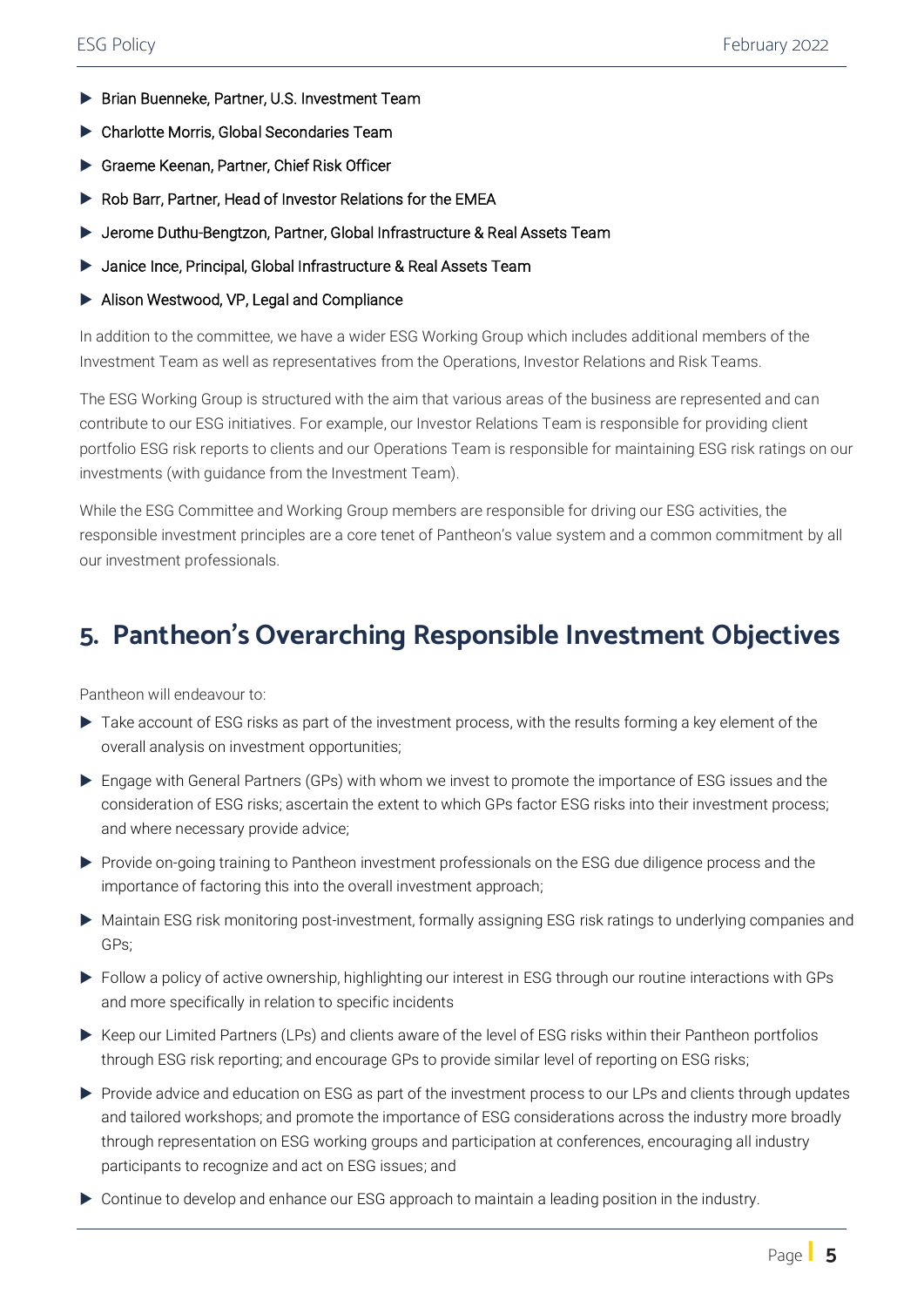### <span id="page-5-0"></span>**6. ESG Incorporation**

### <span id="page-5-1"></span>6.1 Due Diligence

We formally incorporate the consideration of ESG risks into our investment due diligence process. We believe this is crucial to harnessing the potential for value creation through effective ESG procedures, as well as in protecting the interests and reputations of Pantheon and its clients. The ESG due diligence findings are formally documented in investment recommendations, with potential concerns flagged for consideration by Pantheon's investment committees and by clients to whom Pantheon provides investment recommendations.

We subscribe to RepRisk in order to improve our ESG due diligence and on-going risk monitoring. RepRisk is a global leader in the provision of business intelligence on ESG risk and provides ESG news flow and company ratings based on media reports and other public sources external to the company.

#### **Primary and Secondary Fund Investing**

ESG risk management forms an important component of the operational risk assessment conducted on each GP as part of our primary due diligence process. It therefore represents a formal and documented part of the due diligence and covers the following points:

- ▶ Whether the GP is a signatory of the PRI or any other ESG related standards;
- Whether the GP has a formal approach to integrating ESG risks into the due diligence process;
- Who within the organization is responsible for incorporating ESG risk considerations into investment decisions;
- How the GP engages with portfolio companies on ESG risks, preferably including examples from prior investments; and
- Whether the GP reports on significant ESG risks that arise in portfolio companies to advisory boards and/or in quarterly LP reporting.

As part of our due diligence process, we also focus on examining the potential for fraud, rogue activities and other unethical behaviour of GPs. Our extensive cross referencing of GPs prior to investment, including both onlist and off-list referencing through Pantheon's vast network, means that Pantheon makes every effort to invest, or recommend investments, only with fund managers that are of institutional quality and with managers that understand the importance of reputation in the market place. We will also take into account the time horizon of investments, particularly in infrastructure investing, and the likely impacts that this might have. Finally, we use RepRisk to understand the ESG risks in a manager's historic portfolios and as a source of information for qualitative ESG due diligence on the manager.

In secondary due diligence we have visibility around underlying assets and therefore can form a view on the potential ESG risk profile of a deal as part of our due diligence process. Our ESG risk assessment during due diligence on secondary deals includes the following:

- An analysis of the sector profile of the deal; if there is a high weighting to sectors which are sensitive for ESG purposes this may lead to us declining, or not recommending, the deal.
- The ESG risk profile of individual underlying assets; particularly those assets that are in sensitive sectors, and in these instances we will aim to examine how potential ESG risks are being managed and whether appropriate protection or adherence to appropriate industry regulations are in place.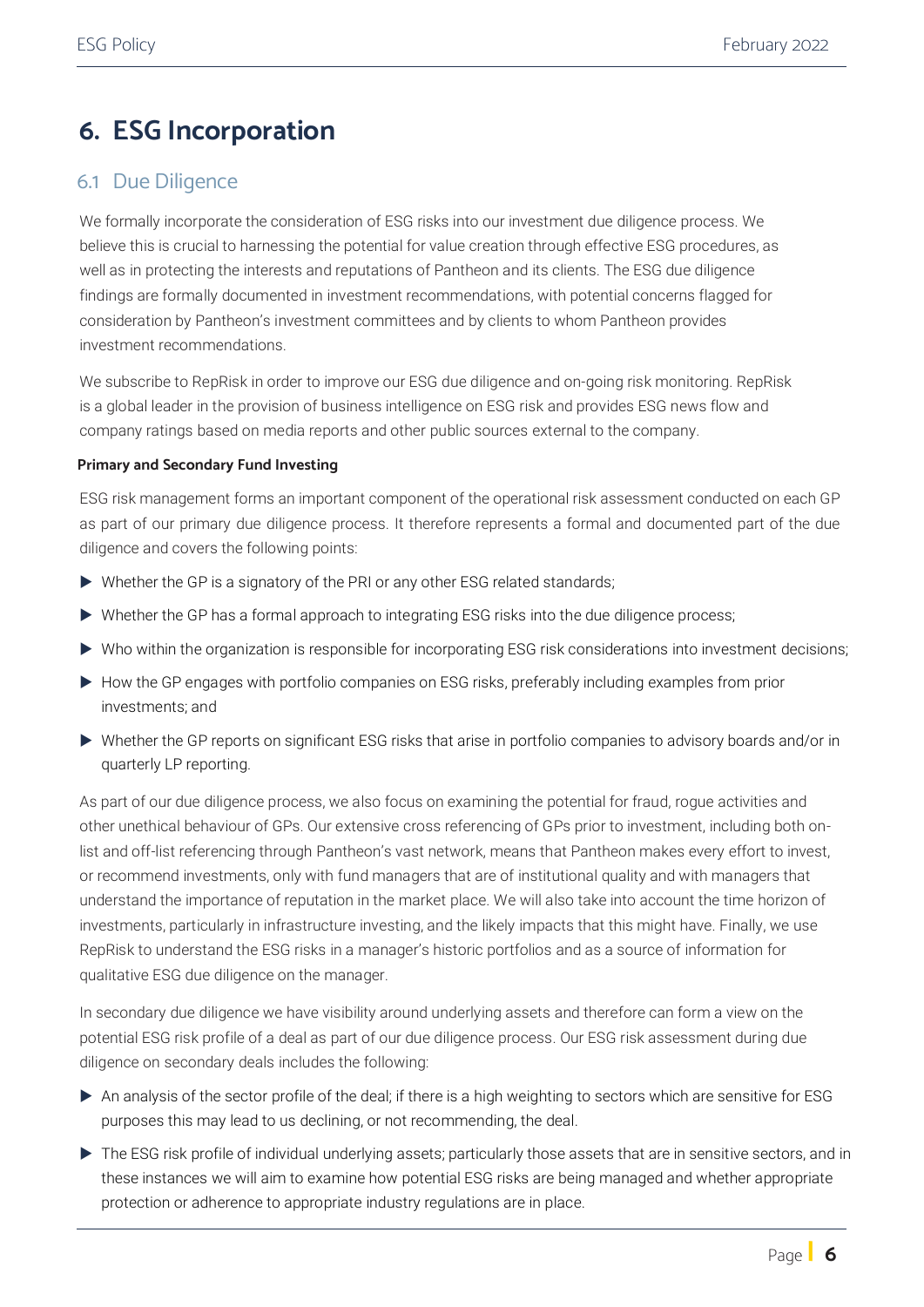The ESG philosophy and procedures of the GP(s) in the deal, and their track record in mitigating ESG risk.

#### **Direct Co-investing**

With regards to the underlying company investment, our due diligence will take account of potential ESG risks to which the company may be exposed, the GPs plan for mitigating these risks and how this has been achieved with prior investments with similar characteristics. We will review the GP's own ESG due diligence on the company and any issues with the GP.

### <span id="page-6-0"></span>6.2 Post-Investment Monitoring

As part of the investment monitoring process, Pantheon actively engages with GPs to understand ESG risks within Pantheon's portfolios.

We believe that the RepRisk system assists us in maintaining a market-leading level of coverage of ESG risks and exposure across our portfolios, enabling us to achieve the following as part of our overall investment monitoring:

- Maintenance of a comprehensive log of ESG issues that is not dependent on the Pantheon team identifying the issue or being notified of an issue by the GP;
- Customized monitoring on portfolio companies; through RepRisk we are able to build a monitoring tool that tracks all investments for adverse ESG publicity; and
- Provision of a range of ESG metrics which can enable us to provide more detailed ESG risk reporting to clients as well as providing for in-depth information for our on-going risk analysis.

### <span id="page-6-1"></span>6.3 ESG Risk Reporting

Our ambition is to report to clients on the ESG risk profiles of their Pantheon portfolios in a clear and transparent way. Pantheon has implemented ESG risk reports, which present a breakdown of the RepRisk ratings assigned to underlying companies for each portfolio. The ESG reports also include underlying company case studies.

Our ESG risk reports are available on demand for clients. The reports provide the results of the manager ratings (for primary portfolios) and at the company level (for primary, secondary and co-investment portfolios) summary of the risk profile of the portfolio, comparison of profile with a listed benchmark and an outline of any significant company specific issues.

### <span id="page-6-2"></span>6.4 ERISA Considerations

Pantheon believes that its approach as described in this Policy is consistent with current US Department of Labor ("DoL") guidance on the investment management of US employee benefit plan assets that are subject to the US Employee Retirement Income Security Act of 1974, as amended ("ERISA"). Nevertheless, to the extent any of the considerations described in this Policy might not be considered "pecuniary factors" under current DoL guidance, Pantheon's policy in managing "plan assets" subject to ERISA shall be to ensure to the extent required that only "pecuniary" factors within the meaning of DoL guidance are considered, and otherwise to manage ERISA "plan asset" accounts in accordance with ERISA.

### <span id="page-6-3"></span>**7. Climate Change**

Pantheon recognizes the challenges of climate change and that it is a potential risk for investments which we make, and investments we recommend, with material financial impacts. Accordingly, Pantheon is a supporter of the recommendations of the Task Force on Climate-Related Financial Disclosures ("TCFD"), which we are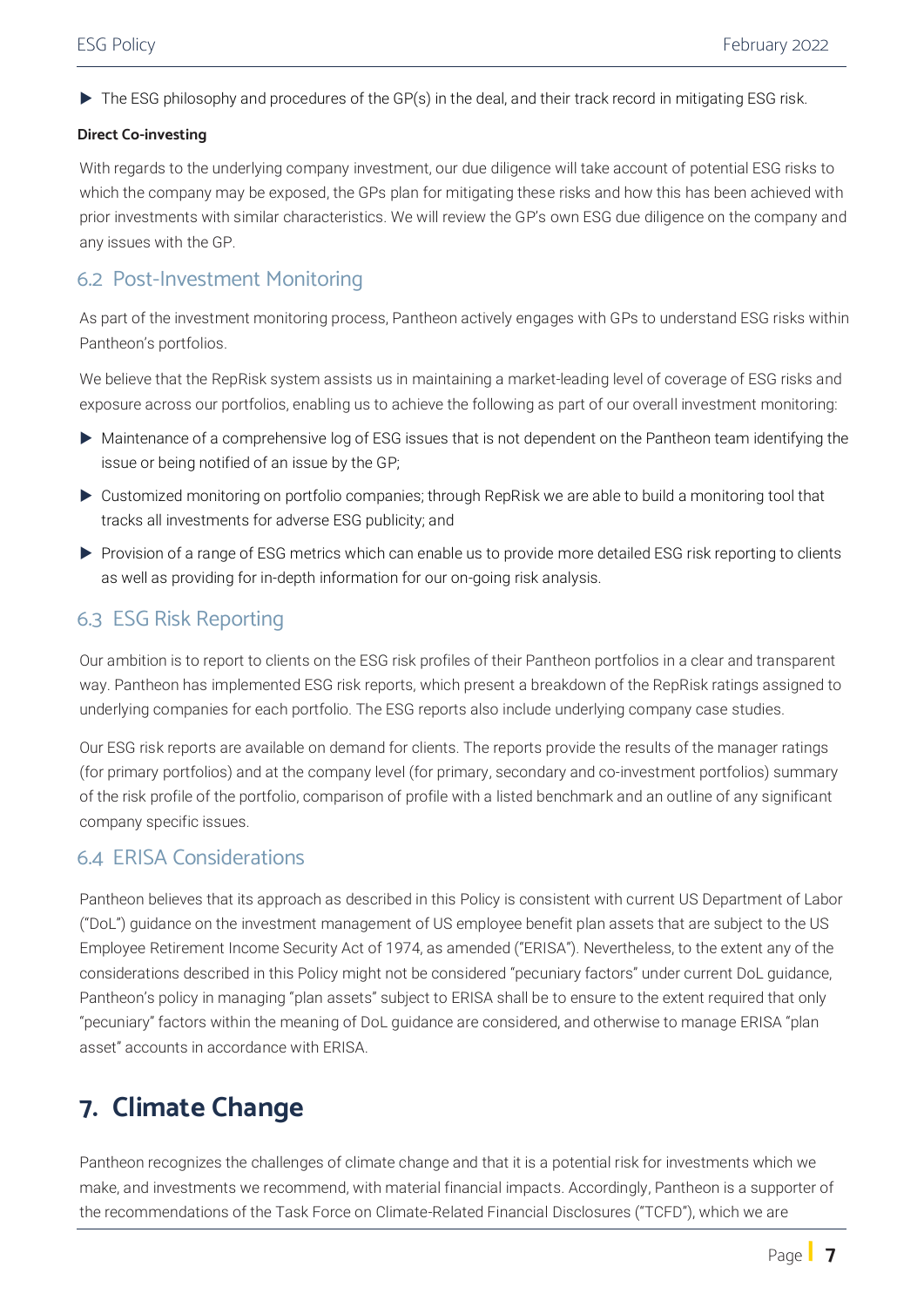currently implementing. We will be reporting on our progress in our first TCFD report in 2021.

We seek to ensure that the fund managers with whom we invest are aware of the risks of climate change in their investment selection process and that they act in accordance with relevant climate change regulations. This forms part of the manager assessment and rating during the investment selection process. We are also developing tools that can be used to evaluate climate change risks across our private markets, secondaries and co-investment strategies.

### <span id="page-7-0"></span>**8. Modern Slavery Act**

Pantheon is fully committed to both understanding the risk that modern slavery and human trafficking present, and to ensuring that no modern slavery exists in our business globally. Pantheon is currently considering appropriate policies and procedures, and relevant systems and controls with respect to our obligations under the UK Modern Slavery Act.

Pantheon fully recognizes the importance of ensuring that we have consistently strong safeguards in place to prevent modern slavery and human trafficking in any form. Issues relating to modern slavery and human trafficking present ethical, investment and reputational risks at all levels. As part of our ESG Policy, our due diligence procedures ask questions, specifically seeking to understand GPs' approaches to addressing the risk of modern slavery and human trafficking, and to mitigate the possibility of modern slavery existing in their business, supply chains or their portfolio companies.

Pantheon advocates a zero-tolerance approach to modern slavery and human trafficking in any part of our business.

Please see Pantheon's Modern Slavery Statement on its website at [http://www.pantheon.com/wp](http://www.pantheon.com/wp-content/uploads/2020/06/Pantheon-Modern-Slavery-Statement-May-2020_Final.pdf)[content/uploads/2020/06/Pantheon-Modern-Slavery-Statement-May-2020\\_Final.pdf](http://www.pantheon.com/wp-content/uploads/2020/06/Pantheon-Modern-Slavery-Statement-May-2020_Final.pdf)

### <span id="page-7-1"></span>**9. Exclusions Policy**

Pantheon will avoid investment in the following areas:

- The production or trade in products or activities deemed illegal under applicable laws or banned through international convention
- The supply or purchase of sanctioned products, goods or services to or from countries or regions covered by international sanction
- ▶ The production or trades in weapons of mass destruction or inhuman weapons or technology which are subject to existing international prohibitions
- The production of tobacco or tobacco related products
- $\blacktriangleright$  Businesses related to prostitution or pornography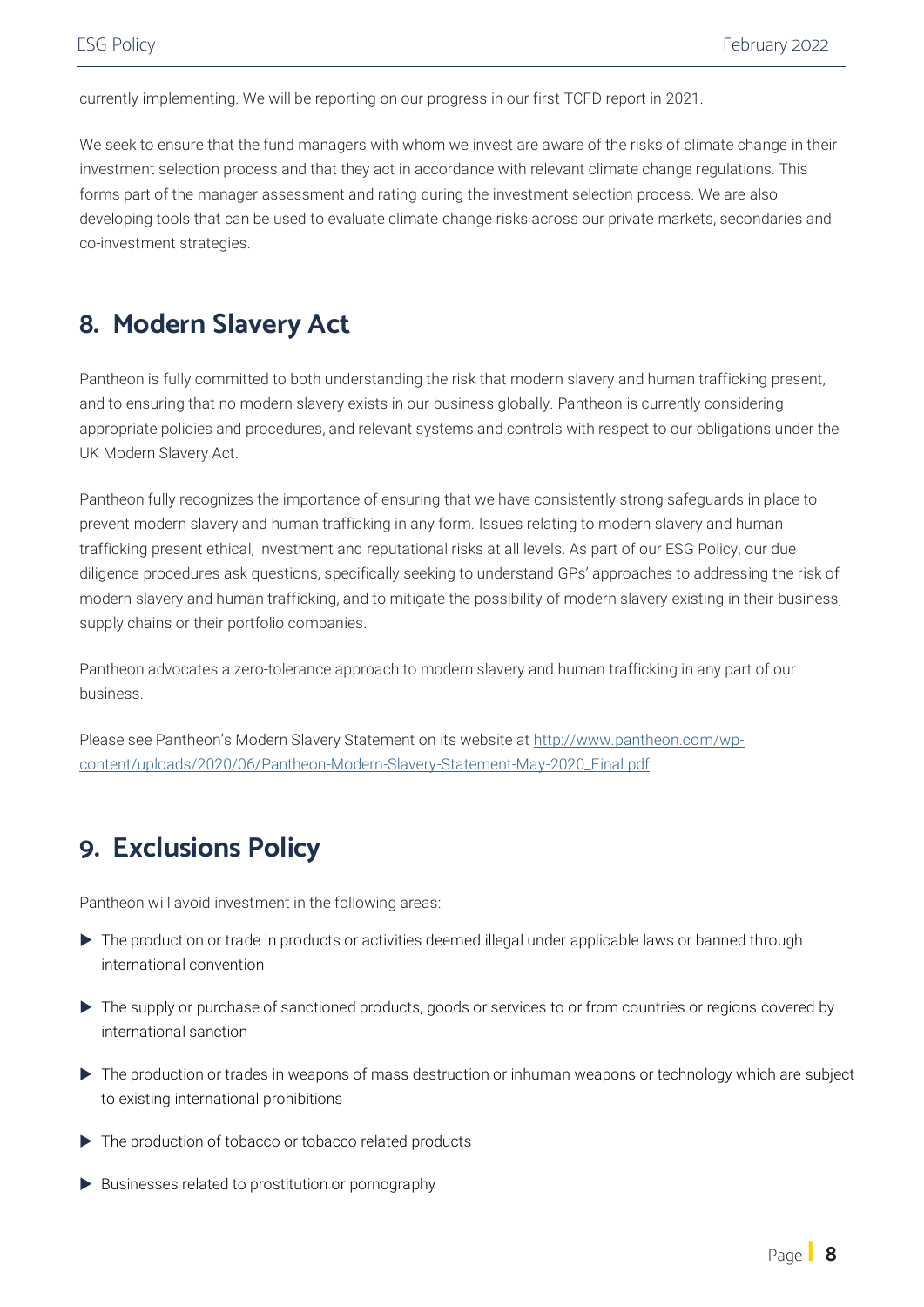There are several areas of investment in which Pantheon may invest, or may recommend an investment, but which require additional due diligence in order to ensure alignment with our overall ESG policy and approach. Pantheon's investment teams and committees will pay particular attention to the following areas and seek advice from the ESG Committee as appropriate on the following:

- Oil sands extraction or oil shale mining
- Controversial technology such as stem cell research and genetic modification
- Companies which operate in sensitive locations such as habitats of ecological importance or land occupied by indigenous peoples.
- Companies whose activities carry a high risk of harm to the environment
- Gambling
- Businesses where Alcohol and tobacco distribution make up a material proportion of revenues
- Products and services which are potentially exploitative of vulnerable groups in society including the sub-prime lending sector

The blind-pool nature of private market fund investments means it may not always be possible to screen out companies pre-investment that are undesirable from an ESG perspective. In such cases, and in accordance with our wider ESG approach, we will seek to engage and influence the manager to improve standards of ESG governance.

### <span id="page-8-0"></span>**10.Anti-Bribery and Anti-Corruption**

Bribery and corruption are expressly prohibited. Pantheon maintains a zero-tolerance policy to bribery and corruption.

Pantheon prohibits Pantheon Associates from offering, giving, promising, requesting, or accepting any payment, gift or other contribution of anything of value, to or from any person, either directly or indirectly, for the purpose of obtaining or retaining business for, or from, Pantheon or gaining an advantage in the conduct of any business.

The receipt and provision of bona fide hospitality and promotional, or other business expenditure which seeks to improve the Pantheon image, better to present our products and services, or establish cordial relations with service providers and GPs, is recognized as an established and important part of doing business and it is not prohibited by this Policy. It is, however, clear that hospitality and entertainment or other similar business expenditure can be employed as bribes. In order to discourage such activity, Pantheon operates a Political Contributions Policy and a Gifts & Entertainment Policy. These impose monetary limitations and reporting obligations in respect of political contributions, gifts, entertainment and hospitality given and received.

Pantheon Associates are required to familiarize themselves with and comply with the Pantheon's policies on Political Contributions and Gifts & Entertainment Policy. Political donations, gifts, entertainment and hospitality provided in compliance with these policies would normally be expected to be consistent with this ABC Policy.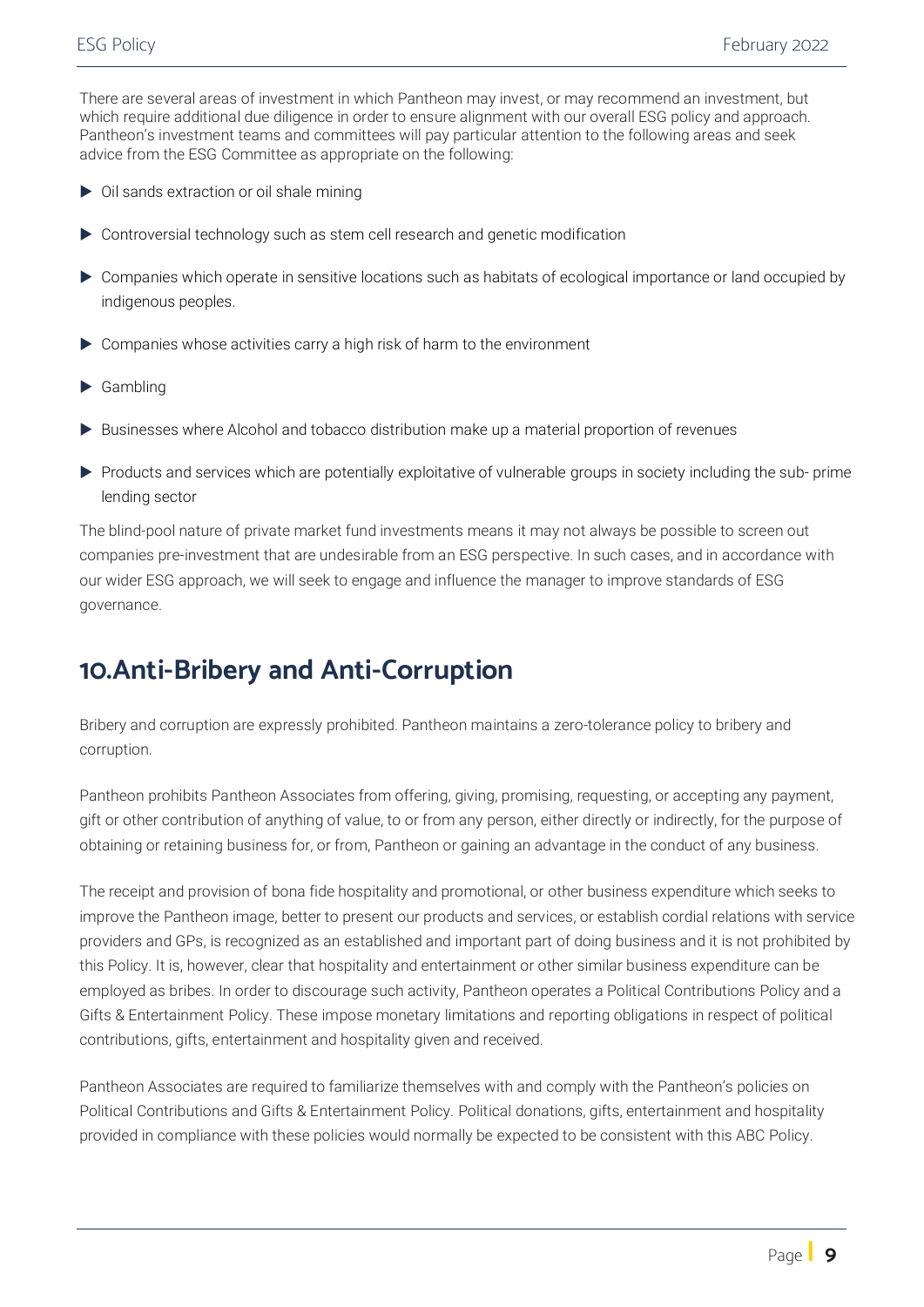### <span id="page-9-0"></span>**11. Active Ownership and Voting Policy**

As a PRI signatory, Pantheon has committed to follow a policy of active ownership, requiring us to vote on all matters for which we have voting authority. In private markets voting may take place on any number of governance, legal or investment matters and therefore each voting matter is considered on a case by case basis. For this reason, Pantheon does not have an internal reference guide to cover all voting matters.

Pantheon has developed a standard procedure for considering the merits of each voting matter. Pantheon nominates an investment professional (usually the fund relationship manager), who is responsible for assessing the merits of a voting matter and documenting their views in a corporate action memorandum. This document is then considered and signed off by a senior member of the firm before a recommendation is reached.

Once Pantheon has carried out the procedure described above and decided upon a recommendation on a voting matter, this recommendation is implemented by Pantheon or is submitted to the relevant client (which might be the Manager or General Partner of a Pantheon vehicle) for the client to consider when voting on the matter.

### <span id="page-9-1"></span>**12.Sustainable Finance Disclosure Regulation**

The European Commission adopted a package of measures on sustainable finance in May 2018. One component of this package is the Sustainable Finance Disclosure Regulation<sup>[1](#page-9-2)</sup> (the "SFDR") which aims to standardise disclosure requirements on how financial market participants integrate environmental, social and governance ("ESG") factors in their investment decision-making and risk processes.

The SFDR gives rise to disclosure requirements at both the company and product level. These requirements mainly relate to the level of integration of sustainability risks in the investment decision-making process<sup>[2](#page-9-3)</sup> and consideration of the adverse impacts of investment decisions on sustainability factors[3.](#page-9-4)

Pantheon's approach to integration of ESG risks at the company level are set out in section 4 above. Further details regarding Pantheon's approach to sustainability risks in relation to its Remuneration Policy are contained on Pantheon's website at: [Corporate Responsibility, ESG and Employee Engagement | Pantheon.](https://www.pantheon.com/corporate-responsibility/) Additionally, this section of the website contains details of Pantheon's current approach to consideration of adverse impacts when making investment decisions.

Product-specific SFDR disclosures are contained in annexes to this Policy where specific products are subject to obligations which apply in addition to Pantheon's firm-wide approach to ESG as set out in this Policy. For example, details regarding such a fund's categorisation under the SFDR and the fund's specific ESG-related investment criteria can be found in an annex to this Policy. For the avoidance of doubt, a product-specific annex will only be included if additional sustainability-related information applies to a particular fund.

<span id="page-9-2"></span> $\frac{1}{2}$  2019/2088.

<span id="page-9-3"></span>Articles 3, 5 and 6 SFDR.

<span id="page-9-4"></span>Articles 4 and 7 SFDR.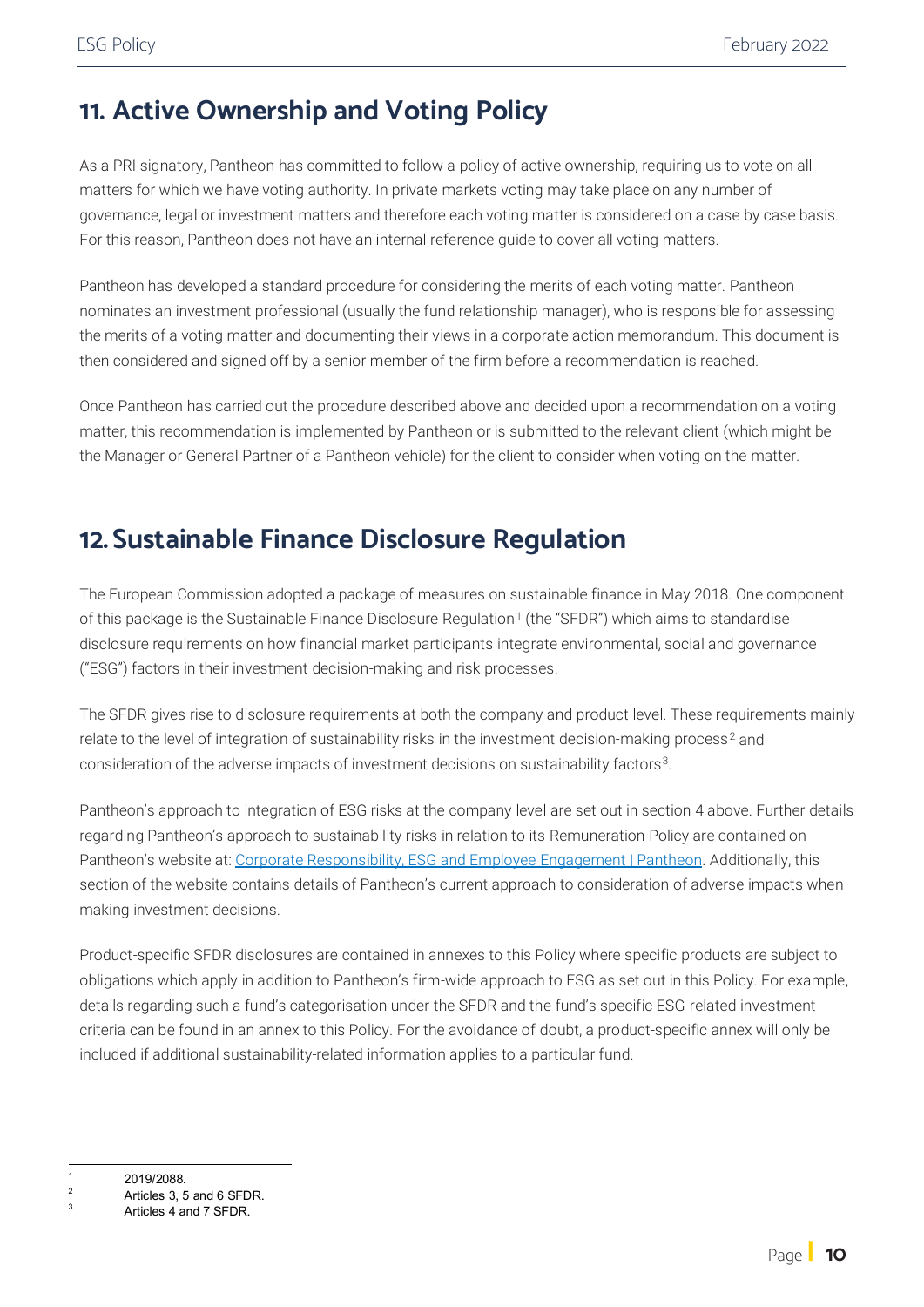### <span id="page-10-0"></span>**13.Reporting and Disclosure**

Pantheon aims to be transparent with regards to our approach to ESG activities, and makes the following documents available on our [website, www.pantheon.com:](http://www.pantheon.com/)

- ▶ A copy of this policy;
- A summary of this policy; and
- Our most recent PRI Transparency Report.

### <span id="page-10-1"></span>**14.Contacts**

For more information, please contact:

### **Alex Scott**

Partner, European Investment Team Phone: +44 (0)20 356 1800 Email: [alex.scott@pantheon.com](mailto:alex.scott@pantheon.com)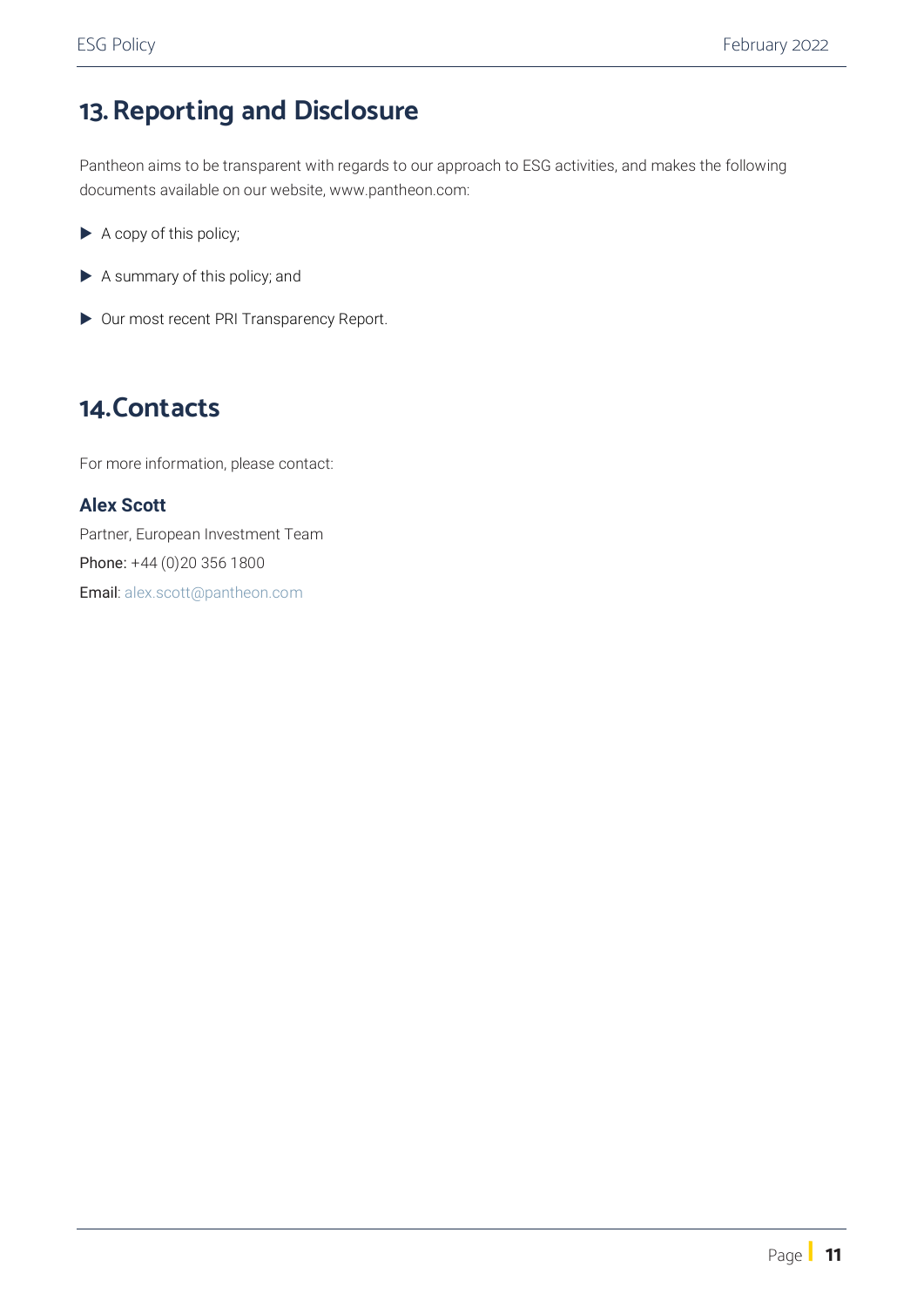#### **Annex A**

### **Pantheon Infrastructure PLC (the "Company")**

### **Supplementary SFDR disclosure**

Pursuant to the SFDR, Pantheon has set out below certain pre-contractual disclosures relating to sustainability risks and adverse sustainability impacts in respect of the Portfolio Companies the Company will seek to invest in as well as the environmental characteristics promoted by the Company.

By promoting certain environmental characteristics and setting particular exclusions of sectors, Pantheon has classified the Company as an Article 8 "light green" product. This classification follows an internal assessment of the application of the SFDR by Pantheon.

### 1.1 **ESG Characteristics of the Company**[4](#page-11-0)

### **Environmental**

Through its investments in certain Portfolio Companies, the Company promotes environmental characteristics but does not have sustainable investment as its objective and does not invest in sustainable investments, as defined under the SFDR.

The Company intends to be diversified across sectors with a focus on renewables and energy efficiency, based on a target exposure of 10-25 per cent of Gross Asset Value. This focus is to support the Company's environmental characteristics which relate to climate change mitigation. The Company will seek to meet these environmental characteristics through its binding commitment to restrict investment activities in certain sectors and to ensure that any assets that breach its restrictions policy are excluded from investment.

#### **Exclusions**

The Company has identified certain sectors that it will exclude or limit in the Portfolio Companies, known as exclusions, to promote the environmental characteristics that the Company supports. In addition, the Company will not invest in infrastructure assets whose principal operations are in any of the following sectors (each a "Restricted Sector"):

- coal (including coal-fired generation, transportation and mining);
- oil (including upstream, midstream and storage);
- upstream gas;
- nuclear energy; and
- mining.

The Company may invest in infrastructure assets whose principal operations are not in a Restricted Sector but that nonetheless have some exposure to a Restricted Sector (for example, a diversified freight rail transportation asset that has some exposure to the coal sector), provided that: (i) no more than 15 per cent of any such infrastructure asset's total revenues are derived from Restricted Sectors; (ii) no more than five per cent of total revenues across

<span id="page-11-0"></span>Article 8 of the SFDR.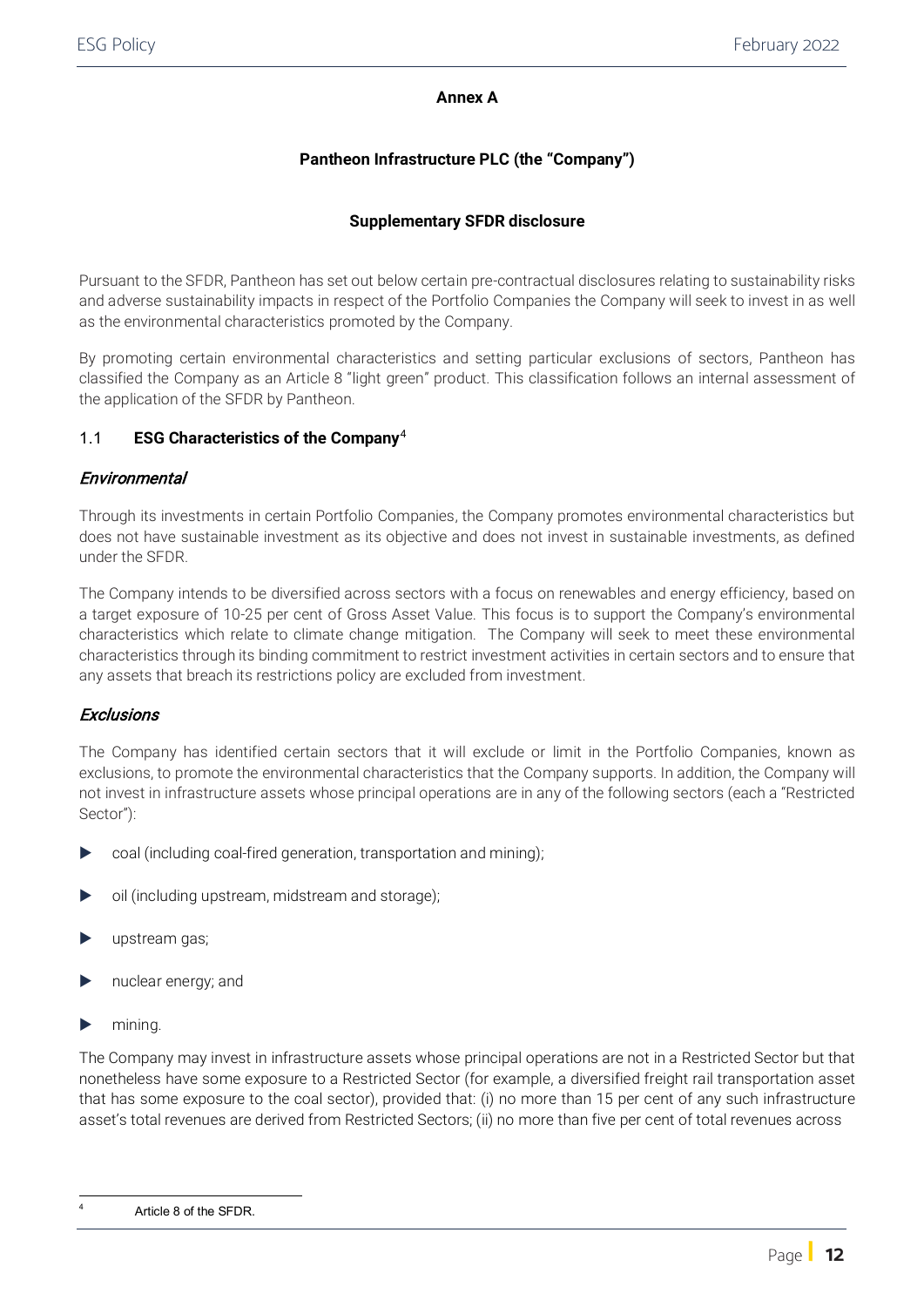the Portfolio (measured on a look-through basis) will be derived from Restricted Sectors; and (iii) there is a planned trajectory to reduce this exposure over time. These restrictions will be assessed at the time of investment.

#### Investment Process

The sustainability of a new potential investment into a Portfolio Company is assessed during the due diligence phase of the investment process, prior to any investment decision being made by the Investment Manager. Further, the Investment Manager will use internal screening processes to manage the exclusions described above. This combination of due diligence and screening will ensure that any proposed investment that breaches the Company's exclusions criteria and Restricted Sectors is not pursued further. Details regarding Pantheon's investment due diligence process are set out in Parts 1 and 2 of the Company's Prospectus.

### 1.2 **Governance**

Governance comprises a company's leadership, remuneration of staff, audits, internal controls, tax compliance and relations with other stakeholders. The Company will focus on two specific aspects of good governance: Health and Safety, and Diversity and Inclusion. Prior to an investment being made, Pantheon assesses the good governance practices of prospective Portfolio Companies by performing due diligence on their policies relating to (inter alia) Health and Safety and Diversity and Inclusion.

### 1.3 **Sustainability Risks[5](#page-12-0)**

### The Manner in which Sustainability Risks are Integrated into Investment Decisions

In making investments, the Company, in consultation with the Investment Manager, integrates the consideration of sustainability risks into its investment due diligence and decision-making process in accordance with Pantheon's Group ESG policy.

### The Likely Impact of Sustainability Risks on the Returns of the Company

The Company considers that sustainability risks can have a material impact on value creation in infrastructure assets. The costs and reputational effects of ESG-related incidents can negatively impact on the turnover and profitability of Portfolio Companies. Further, Portfolio Companies which do not adequately address sustainability risks may be less well positioned to succeed in the face of ESG-related challenges and not achieve their full valuation potential upon exit.

Infrastructure and real asset investments in particular are more exposed to the concentration of climate change risk inherent in the characteristics of infrastructure assets which tend to be fixed and are thus more exposed to climate change physical risks (e.g. adverse weather events) and the threat of transition risk due to the energy intensive use of some sub-sectors (e.g. power generation) or the role they play in supporting carbon emitting activities (e.g. oil and gas exploration, coal-fired powered plants).

Under the SFDR, sustainability risk refers to an ESG event or condition that, if it occurs, could cause an actual or a potential material negative impact on the value of the investment ("Sustainability Risk"). ESG factors are formally considered by the Investment Manager during the investment process, both prior to, and following, an investment being made. During the investment decision-making process, Sustainability Risks are identified during the due diligence phase and taken into consideration prior to proceeding with an investment.

Accordingly, the Company considers that investments in infrastructure assets may be exposed to Sustainability Risks relating to the impacts of climate change, including physical impacts such as flooding, as well as volatility in energy prices and changes in demand. Further details of such Sustainability Risks are set out in the section entitled "Risk Factors" in the Company's Prospectus.

<span id="page-12-0"></span><sup>5</sup> Article 6 of the SFDR.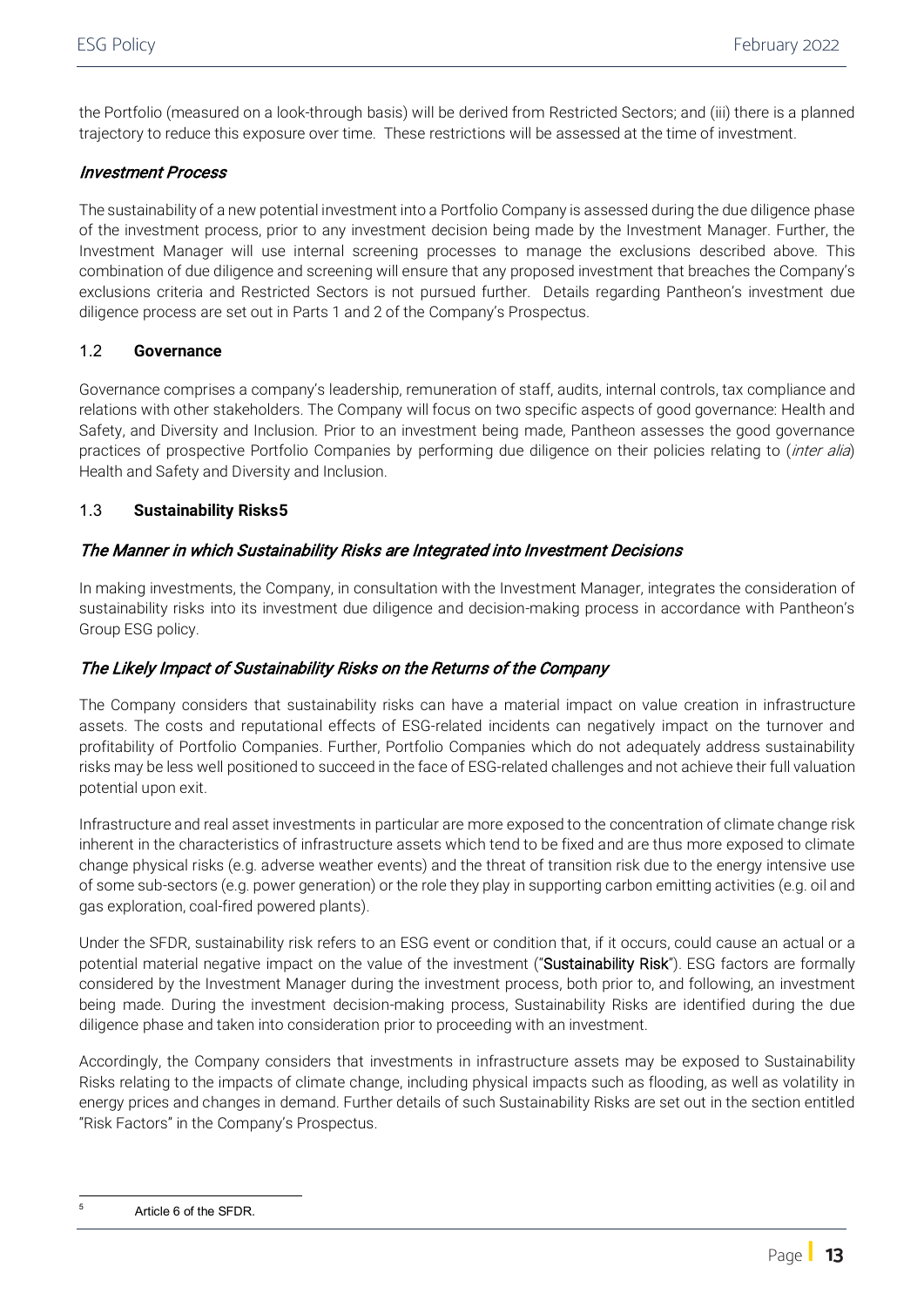The occurrence of any of these risks could increase the expenses of the Company, reduce revenues, or jeopardise ownership of the underlying asset, which in turn, could negatively impact the returns to investors. In addition, these risks may also impact the exit value of the underlying investments in the Portfolio Companies. Quantifying the impact of these risks will be dependent upon the severity of the risk event.

In any case, the potential impact of these risks on returns of the Company is mitigated by the Group integrating the consideration of sustainability risks into its investment due diligence and decision-making process (as described above).

#### 1.4 **Adverse sustainability impacts**

The SFDR gives rise to certain disclosure obligations based on "principal adverse impacts on sustainability factors". Principal adverse impacts relate to the impact of investment decisions resulting in negative effects on sustainability factors. "Sustainability factor" means environmental, social and employee matters, respect for human rights, anticorruption and anti-bribery matters.

Article 4 of the SFDR provides a framework designed to provide transparency in relation to the adverse impacts of investment decisions on sustainability factors. Company managers are required to indicate whether they consider the adverse impacts of decisions on sustainability factors.

Pantheon has a long-standing commitment to active stewardship, including the consideration of ESG issues, in relation to its investments and maintains processes aligned with this commitment across all its investment strategies. Further, the Company and the Investment Manager are committed to developing their investment processes to maintain best practices as they evolve across the industry for investment in private market asset classes.

At the present time, Pantheon does not consider the adverse impacts of decisions on sustainability factors within the meaning of Article 4 of the SFDR. However, it will keep its position in this respect under review as reporting practices develop and may adopt the Article 4 framework in the future.

In relation to the Company itself, Pantheon takes a holistic approach to considering ESG characteristics during the investment decision-making process and seeks to avoid investments that are contrary to its ESG policies. In addition, Pantheon performs an initial ESG screening and assessment prior to taking any investment decisions. Additionally, Pantheon performs monitoring of its existing investments to ensure that the Company's environmental characteristics continue to be met on an ongoing basis. This is achieved by assessing and reporting on investments against several ESG key performance indicators as follows:

- (i) Environmental:
- Greenhouse gas emissions data (tCo2e)
- Year of emissions
- Scope of emissions (scope 1 and 2 mainly)
- Carbon intensity per asset (tCo2e / revenue)
- (ii) Governance: Health and Safety policy, Diversity and Inclusion policy
- (iii) Social: gender diversity statistics at underlying Portfolio Company and board level.

Therefore, while Pantheon considers certain adverse impacts of investment decisions in relation to the Portfolio Companies, this is not in the rigid manner prescribed by Article 7(1) of the SFDR. This position will be kept under review as the rules relating to ESG disclosures continue to evolve and in accordance with the approach that Pantheon will seek to take on Article 4.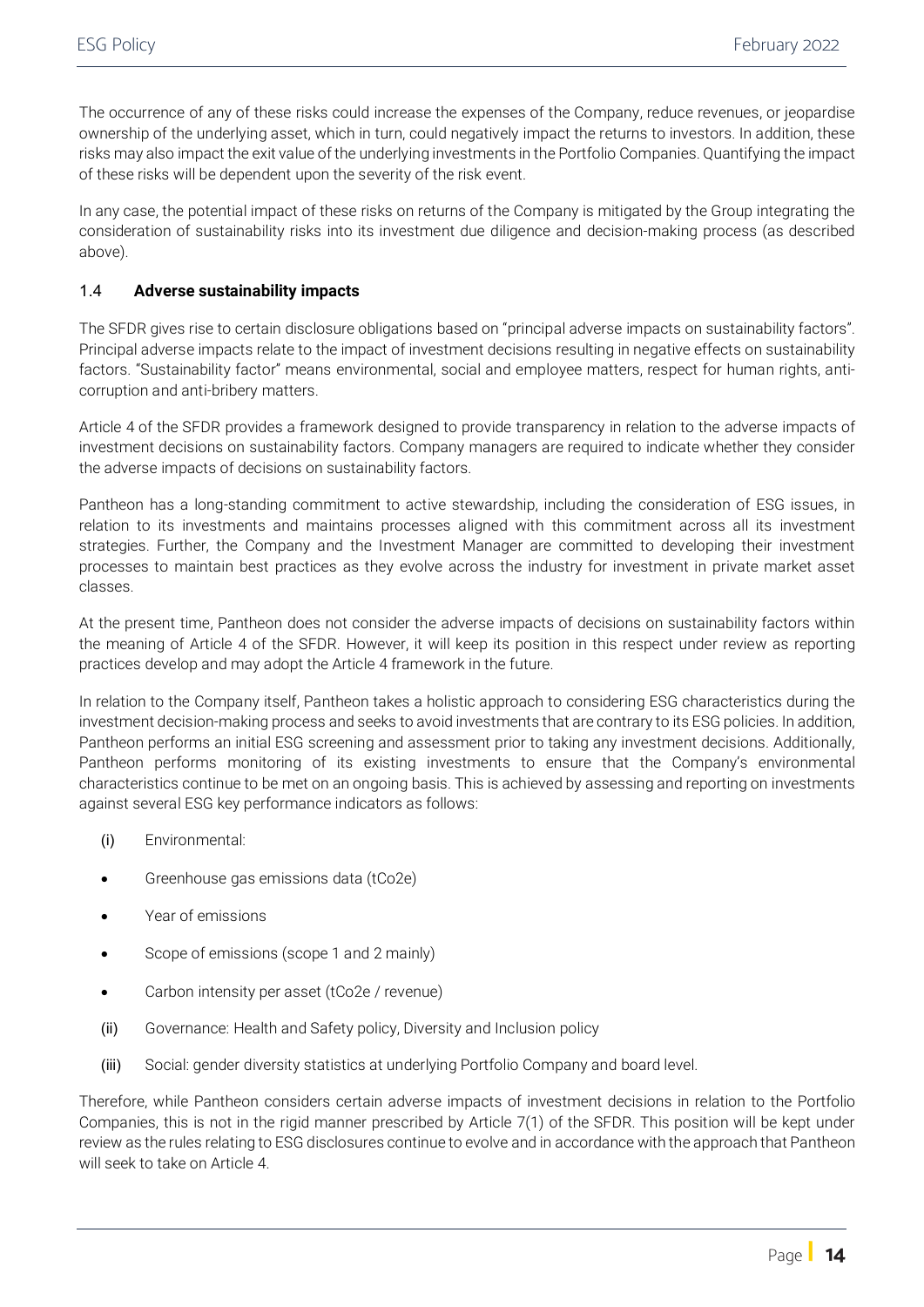#### IMPORTANT DISCLOSURE

This document and the information contained herein is the proprietary information of Pantheon; it may not be reproduced, provided or disclosed to others, without the prior written permission of Pantheon. This document is distributed by Pantheon which is comprised of operating entities principally based in San Francisco, New York, London, Dublin, Hong Kong and Tokyo. Pantheon Ventures Inc. and Pantheon Ventures (US) LP are registered as investment advisers with the U.S. Securities and Exchange Commission. Pantheon Ventures (UK) LLP is authorized and regulated by the Financial Conduct Authority (FCA) in the United Kingdom. Pantheon Ventures (Ireland) DAC is regulated by the Central Bank of Ireland ("CBI"). Pantheon Ventures (HK) LLP is regulated by the Securities and Futures Commission in Hong Kong. This material has been prepared by Pantheon and is distributed by Pantheon Securities LLC, which is registered as a broker-dealer with the U.S. Securities and Exchange Commission ("SEC") and is a member of the Financial Industry Regulatory Authority ("FINRA") and the Securities Investor Protection Corporation ("SIPC"). The registrations and memberships described above in no way imply that the SEC, FINRA or SIPC have endorsed any of the referenced entities, their products or services, or this material.

The information in this material is for illustration and discussion purposes only. Nothing in this document constitutes an offer or solicitation to invest in a fund managed or advised by Pantheon or recommendation to purchase any security or service.

The information contained in this document has been provided as a general market commentary only and does not constitute any form of legal, tax, securities or investment advice, or fiduciary investment advice. It does not take into account the financial objectives, situation or needs of any persons, which are necessary considerations before making any investment decision.

This material is qualified in its entirety by the information contained in any investment product's offering documents, including any prospectus or other offering memorandum related thereto (collectively, a "Prospectus") and any governing document of such product. Any offer or solicitation of an investment in an investment product may be made only by delivery of the investment product's Prospectus to qualified investors. Prospective investors should rely solely on the Prospectus and governing documents of any investment product in making any investment decision. The Prospectus contains important information, including, among other information, a description of an investment product's risks, investment program, fees and expenses, and should be read carefully before any investment decision is made. An investment in an investment product is not suitable for all investors.

Unless stated otherwise all views expressed herein represent Pantheon's opinion. The general opinions and information contained in this publication should not be acted or relied upon by any person without obtaining specific and relevant legal, tax, securities or investment advice. The research data included in this publication is based upon information derived from public sources that are believed by Pantheon to be reliable, but Pantheon does not guarantee their accuracy or completeness. Pantheon does not undertake to update this document, and the information and views discussed may change without notice. Legal, accounting and tax restrictions, transaction costs and changes to any assumptions may significantly affect the economics and results of any transaction or investment. In addition, past performance is not indicative of future results. Future performance is not guaranteed and a loss of principal may occur. Market and exchange rate movements may cause the capital value of investments, and the income from them, to go down as well as up and the investor may not get back the amount originally invested. This presentation may include "forward- looking statements". All forecasts or related statements or expressions of opinion are forward-looking statements. Although Pantheon believes that the expectations reflected in such forward-looking statements are reasonable, it can give no assurance that such expectations will prove to be correct, and such forward-looking statements should not be regarded as a guarantee, prediction or definitive statement of fact or probability.

Portfolio, volatility or return targets or objectives, if any, are used solely for illustration, measurement or comparison purposes and as an aid or guideline for prospective investors to evaluate a particular investment product's strategies, volatility and accompanying information. Such targets or objectives reflect subjective determinations of an Investment Manager based on a variety of factors including, among others, the investment product's investment strategy and prior performance (if any), volatility measures, portfolio characteristics and risk, and market conditions. Volatility and performance will fluctuate, including over short periods, and should be evaluated over the time period indicated and not over shorter periods. Performance targets or objectives should not be relied upon as an indication of actual or projected future performance. Actual volatility and returns will depend on a variety of fa ctors including overall market conditions and the ability of an Investment Manager to implement an investment product's investment process, investment objectives and risk management.

#### Potential Investment program risks

- Fund of Funds invest in private equity funds. In general, alternative investments such as private equity or infrastructure involve a high degree of risk, including potential loss of principal invested. These investments can be highly illiquid, charge higher fees than other investments, and typically do not grow at an even rate of return and may decline in value. These investments are not subject to the same regulatory requirements as registered investment products.
- A private fund investment involves a high degree of risk. As such investments are speculative, subject to high return volatility and will be illiquid on a long-term basis. Investors may lose their entire investment.
- Private equity fund managers typically take several years to invest a fund's capital. Investors will not realize the full potential benefits of the investment in the near term, and there will likely be little or no near-term cash flow distributed by the fund during the commitment period. Interests may not be transferred, assigned or otherwise disposed of without the prior written consent of the manager.
- Private equity funds are subject to significant fees and expenses, typically, management fees and a 20% carried interest in the net profits generated by the fund and paid to the general partner/manager or an affiliate thereof. Private fund investments are affected by complex tax considerations.
- Private equity funds may make a limited number of investments. These investments involve a high degree of risk. In addition, funds may make minority investments where the fund may not be able to protect its investment or control, or influence effectively the business or affairs of the underlying investment. The performance of a fund may be substantially adversely affected by a single investment. Private fund investments are less transparent than public investments and private fun d investors are afforded fewer regulatory protections than investors in registered public securities.
- Private equity fund investors are subject to periodic capital calls. Failure to make required capital contributions when due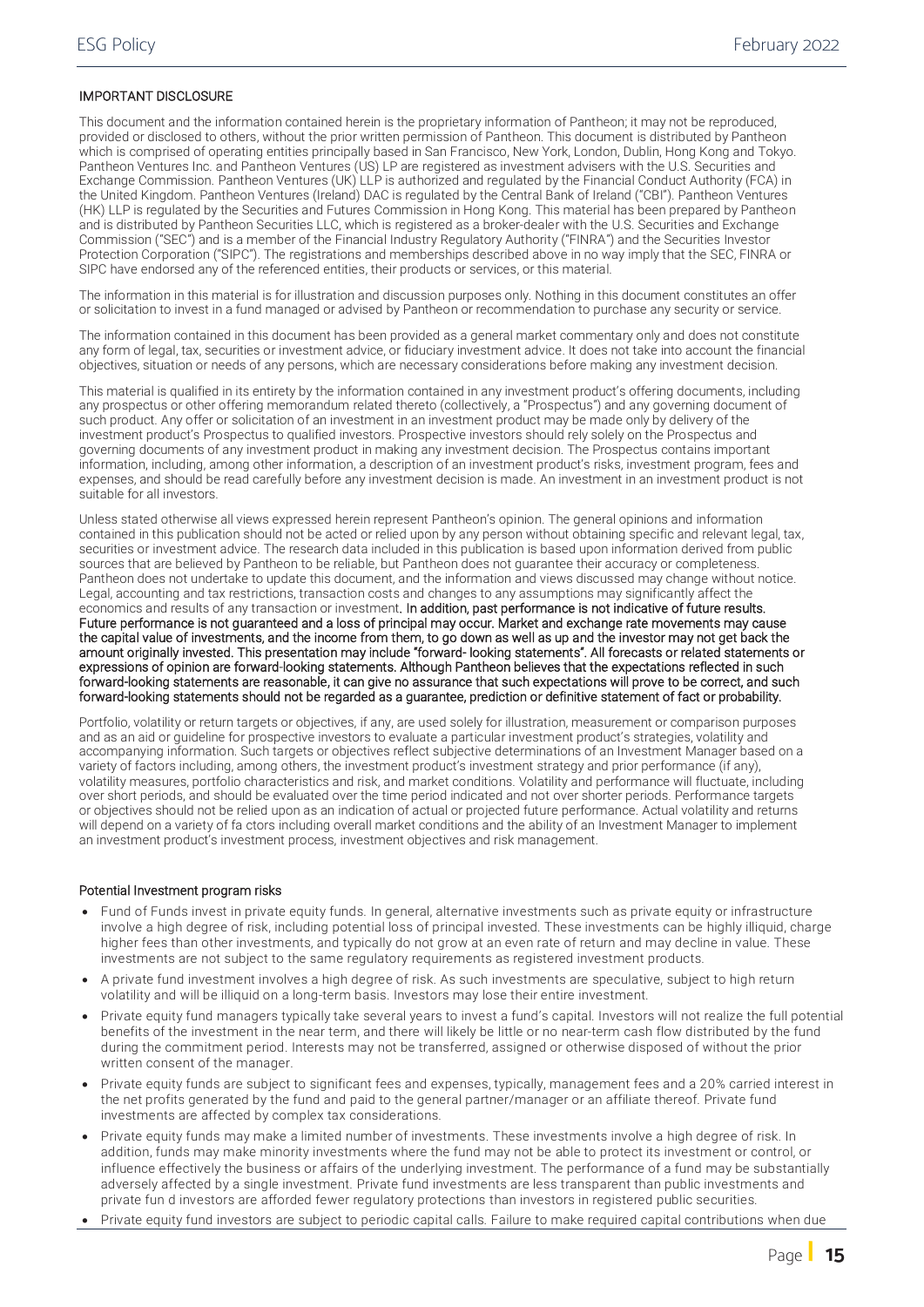will cause severe consequences to the investor, including possible forfeiture of all investments in the fund made to date.

- Governing investment documents or the related Prospectus or the managed account agreement, as the case may be, are not reviewed or approved by federal or state regulators and privately placed interests are not federally or state registered.
- Fees and expenses which may be substantial regardless of any positive return will offset an investment product's profits. If an investment product's investments are not successful, these payments and expenses may, over a period of time, deplete the net asset value of the investment product.
- Managers/advisors and their affiliates may be subject to various potential and actual conflicts of interest.

• An Investment Product may employ investment strategies or techniques aimed to reduce the risk of loss which may not be successful.

#### Description of commonly used indices

This list may not represent all indices used in this material.

MSCI World Index is a free float-adjusted market capitalization weighted index that is designed to measure the equity market performance of developed markets. The MSCI World Index consists of the following 23 developed market country indexes: Australia, Austria, Belgium, Canada, Denmark, Finland, France, Germany, Hong Kong, Ireland, Israel, Italy, Japan, Netherlands, New Zealand, Norway, Portugal, Singapore, Spain, Sweden, Switzerland, the United Kingdom, and the United States.

S&P 500 Index is a widely recognized gauge of the U.S. equities market. This index is an unmanaged capitalization-weighted index consisting of 500 of the largest capitalization U.S. common stocks. The returns of the S&P 500 include the reinvestment of dividends.

MSCI Europe Index is a free float-adjusted market capitalization weighted index that is designed to measure the equity market performance of the developed markets in Europe. The MSCI Europe Index consists of the following 15 developed market country indexes: Austria, Belgium, Denmark, Finland, France, Germany, Ireland, Italy, the Netherlands, Norway, Portugal, Spain, Sweden, Switzerland, and the United Kingdom.

MSCI AC Asia Pacific Index captures large and mid-cap representation across 5 Developed Markets countries and 8 Emerging Markets countries in the Asia Pacific region. With 1,023 constituents, the index covers approximately 85% of the free float-adjusted market capitalization in each country. Developed Markets countries in the index include: Australia, Hong Kong, Japan, New Zealand and Singapore. Emerging Markets countries include: China, India, Indonesia, Korea, Malaysia, the Philippines, Taiwan and Thailand.

MSCI Emerging Markets Index is a free float-adjusted market capitalization index that is designed to measure equity market performance of emerging markets. The MSCI Emerging Markets Index consists of the following 23 emerging market country indexes: Brazil, Chile, China, Colombia, Czech Republic, Egypt, Greece, Hungary, India, Indonesia, Korea, Malaysia, Mexico, Peru, Philippines, Poland, Qatar, Russia, South Africa, Taiwan, Thailand, Turkey and United Arab Emirates.

FTSE Europe Index is one of a range of indices designed to help investors benchmark their European investments. The index comprises Large and Mid-cap stocks providing coverage of the Developed markets in Europe. The index is derived from the FTSE Global Equity Index Series (GEIS), which covers 98% of the world's investable market capitalization.

MSCI US Index is designed to measure the performance of the large and mid-cap segments of the US market. With 630 constituents, the index covers approximately 85% of the free float-adjusted market capitalization in the US.

FTSE Asia-Pacific Index is part of a range of indices designed to help Asia Pacific investors to benchmark their investments. The index comprises Large (40%) and Mid (60%) Cap stocks providing coverage of 14 markets. The index is derived from the FTSE Global Equity Index Series (GEIS), which covers 98% of the world's investable market capitalization.

FTSE All World Index is a market-capitalization weighted index representing the performance of the large and mid-cap stocks from the FTSE Global Equity Index Series and covers 90-95% of the investable market capitalization. The index covers Developed and Emerging markets and is suitable as the basis for investment products, such as funds, derivatives and exchange-tradedfunds.

The Cambridge Associates U.S. Private Equity Index is based on data compiled from 970 U.S. private equity funds (buyout, growth equity, private equity, energy and mezzanine funds), including fully liquidated partnerships, formed between 1986 and 2010. The Cambridge Associates U.S. Private Equity Index has limitations (some of which are typical to other widely used indices) and cannot be used to predict performance of the Fund. These limitations include survivorship bias (the returns of the index may not be representative of all private equity funds in the universe because of the tendency of lower performing funds to leave the index); heterogeneity (not all private equity are alike or comparable to one another, and the index may not accurately reflect the performance of a described style); and limited data (many funds do not report to indices, and the index may omit funds, the inclusion of which might significantly affect the performance shown).

#### Important information regarding: Opening a new "Account"

To help the government fight the funding of terrorism and money laundering activities, federal law requires all financial institutions to obtain, verify, and record information that identifies each customer who opens an account. What this means for you: When you open an account, Pantheon may ask for documents or information related to your principal place of business, local office or other physical location; taxpayer identification number; and other documents demonstrating your lawful existence such as certified articles of incorporation, a government-issued business license, a partnership agreement, or a trust instrument, and other identifying documents.

Pantheon has taken reasonable care to ensure that the information contained in this document is accurate at the date of publication. However, no warranty or guarantee (express or implied) is given by Pantheon as to the accuracy of the information in this document, and to the extent permitted by applicable law, Pantheon specifically disclaims any liability for errors, inaccuracies or omissions in this document and for any loss or damage resulting from its use.

Any reference to the title of "Partner" in these materials refers to such person's capacity as a partner of Pantheon Ventures (UK) LLP. In addition, any reference to the title of "Partner" for persons located in the United States refers to such person's capacity as a limited